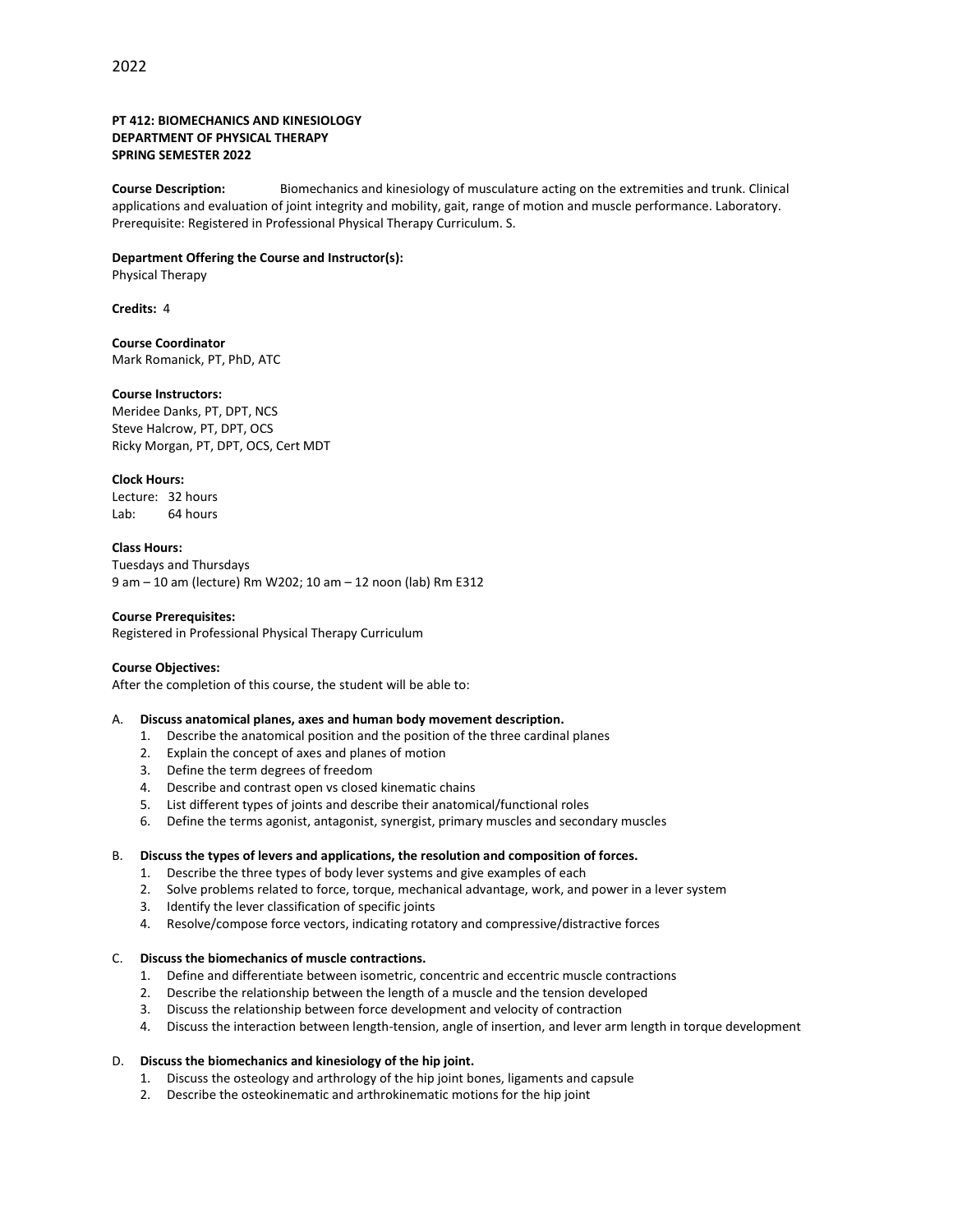- 3. Describe femoral angle of inclination, anteversion and trabecular systems functional importance
- 4. Name the primary and secondary muscles for all joint movements
- 5. Describe muscle activity around the joint during standing posture and functional motion
- 6. Describe the torque curve for each joint motion
- 7. Discuss static and dynamic forces generated in the joint
- 8. Discuss selected pathological muscle and joint conditions

# E. **Discuss the biomechanics and kinesiology of the knee joint.**

- 1. Discuss the osteology and arthrology of the knee joint bones, ligaments and capsule
- 2. Describe the osteokinematic and arthrokinematic motions for the knee joint.
- 3. Discuss the function of the menisci, collateral and cruciate ligaments
- 4. Describe the movement of the menisci during knee motions
- 5. Identify the primary and secondary muscles for all joint movements
- 6. Describe muscle activity around the joint during standing posture and functional motion
- 7. Describe the torque curve for each joint motion
- 8. Discuss static and dynamic forces generated in the joint
- 9. Describe plica and their significance
- 10. Discuss selected pathological muscle and joint conditions

# F. **Discuss the biomechanics and kinesiology of the ankle and foot joints.**

- 1. Discuss the osteology and arthrology of the ankle and foot joints' bones, ligaments and capsule
- 2. Describe the osteokinematic and arthrokinematic motions for the ankle and foot joints
- 3. Discuss the function of the tibiotalar, subtalar and midtarsal joints to ankle joint motions, and the joint axes
- 4. Identify the primary and secondary muscles for all joint movements
- 5. Describe muscle activity around the joint during standing posture and functional motion
- 6. Describe the structures that are involved in normal arch support of the foot
- 7. Discuss selected pathological muscle and joint conditions

# G. **Discuss the biomechanics and kinesiology of the shoulder joint.**

- 1. Discuss the osteology and arthrology of the shoulder joint bones, ligaments and capsule
- 2. Describe the osteokinematic and arthrokinematic motions for the shoulder joint
- 3. Describe normal and abnormal scapular tilting and rotation as related to normal and abnormal shoulder function
- 4. Discuss the specific function of the rotator cuff muscles and scapular rotators during shoulder motions
- 5. Identify the primary and secondary muscles for all joint movements
- 6. Describe muscle imbalances in the shoulder muscles that can lead to impingement
- 7. Describe the torque curve for each joint motion
- 8. Discuss selected pathological muscle and joint conditions

# H. **Discuss the biomechanics and kinesiology of the elbow and wrist joints.**

- 1. Discuss the osteology and arthrology of the elbow and wrist joints' bones, ligaments and capsule
- 2. Describe the osteokinematic and arthrokinematic motions for the elbow and wrist joints
- 3. Identify the primary and secondary muscles for all joint movements
- 4. Describe the articulations and movement of the carpal bones during wrist motions
- 5. Describe the torque curve for each joint motion
- 6. Discuss selected pathological muscle and joint conditions

# I. **Discuss the biomechanics and kinesiology of the hand.**

- 1. Discuss the osteology and arthrology of the hand's bones and ligaments
- 2. Describe the osteokinematic and arthrokinematic motions for the hand
- 3. Identify the primary and secondary muscles for all joint movements
- 4. Describe the function of the extensor hood
- 5. Describe functional position of the hand
- 6. Describe the prehension patterns of the hand
- 7. Describe the functional significance of nerve lesions that affect the hand
- 8. Discuss selected pathological muscle and joint conditions

# J. **Discuss the biomechanics and kinesiology of the spine.**

1. Describe joint structure at each level and how the structure determines available motion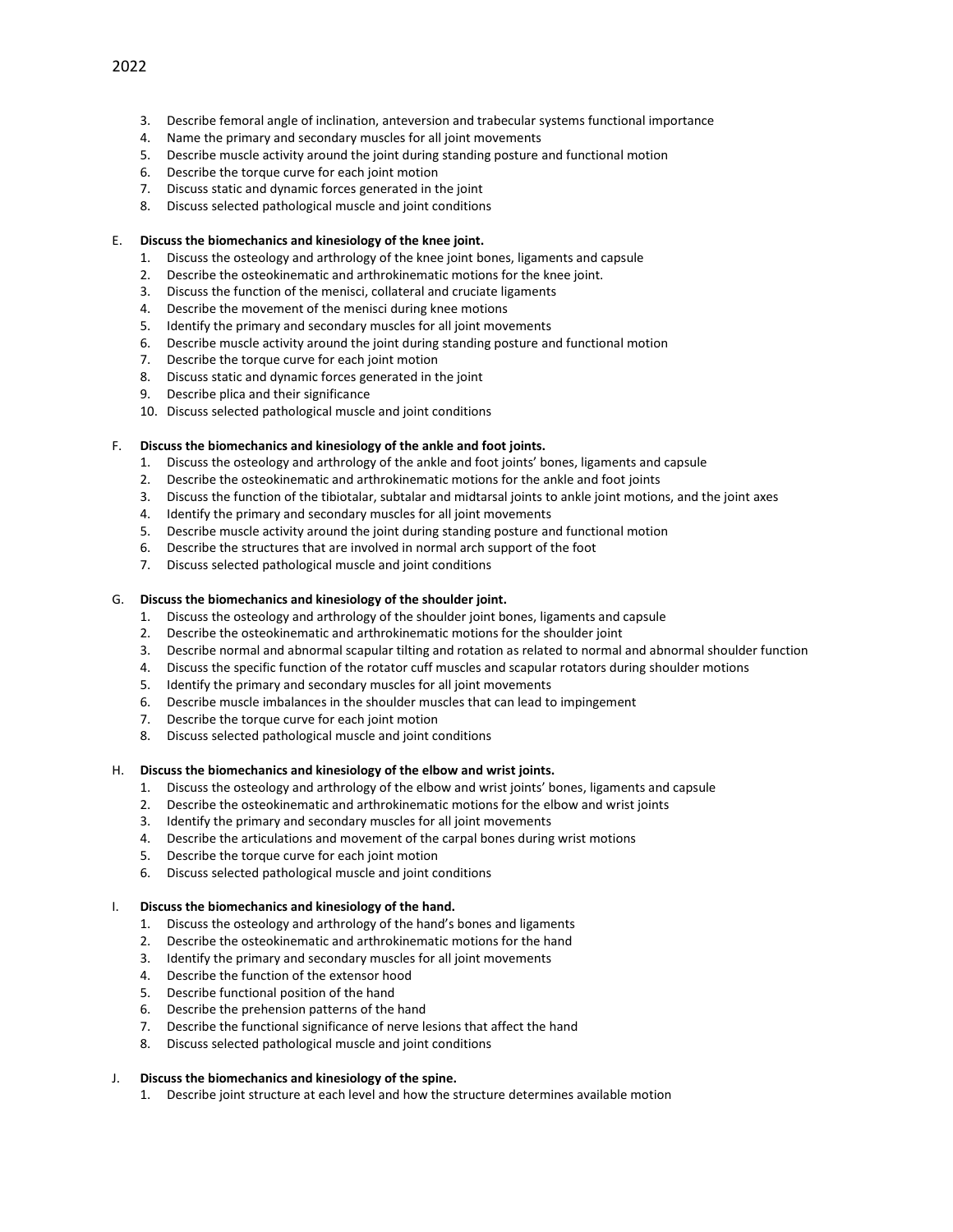- 2. Identify surface anatomy structures related to the spine
- 3. Identify primary and secondary movers
- 4. Identify joint ligaments and capsules
- 5. Discuss the structure and function of the intervertebral disc
- 6. Discuss the effect of loading and aging in the intervertebral disc
- 7. Based on signs and symptoms, determine pathological conditions of the spine and discs
- 8. Demonstrate appropriate exercises or positioning to reduce stress on the disc and spinal joints

### K. **Describe, examine and evaluate normal and pathological human locomotion.**

- 1. Identify the six determinants of gait and determine their functional significance
- 2. Breakdown the normal gait cycle into the component phases
- 3. Describe the center of gravity movement during gait
- 4. Analyze kinetic and kinematic factors involved in gait including, joint positions, internal and external forces
- 5. Discuss the function of all major lower extremity muscles based on EMG recordings taken during the gait cycle

## **PT 412: LABORATORY OBJECTIVES**

After the completion of the laboratory portion of this course, the student will be able to:

- A. **Examine and evaluate muscle strength, range of motion and sensation using manual muscle testing, goniometry and dermatome testing in a clinical context.**
	- 1. From a simulated patient's history determine the presence of any sensory loss or pain and record the dermatome location and level of the loss or the pain using an appropriate pain scale.
	- 2. Perform an examination of a simulated patient; measure AROM and PROM and accurately record the measurements.
	- 3. Evaluate a simulated patient's Resisted Isometrics and Myotome testing, and determine the need for individual manual muscle testing.
	- 3. Determine the muscle grade for all upper extremity, lower extremity and trunk muscles and properly record it.
	- 4. Examine a simulated patient and determine whether the identified muscle weakness is caused by a nerve root, peripheral nerve, or muscle lesion.
	- 5. After examining a simulated patient with muscle weakness, list the specific muscles that may be weak.
	- 6. Using the results of the examination, evaluate the cause of the problem and determine a physical therapy diagnosis.
	- 7. Using the results of the examination and evaluation, determine an appropriate intervention for the patient.

## B. **Observe a subject's simulated pathological gait.**

- 1. Observe a subject's simulated gait pattern and determine whether it is normal or pathological.
- 2. Recognize gait deviations caused by specific muscle weakness.
- 3. Recognize gait deviations caused by limitation of motion.
- 4. Recognize gait deviations caused by neurogenic dyskinesias.
- 5. Recognize gait deviations caused by leg length discrepancies.
- 6. Describe gait deviations caused by age.
- 7. Develop interventions for correcting gait deviations.

## C. **Analyze normal and abnormal upper and lower extremity motions**

- 1. Compare scapular positioning between right to left side and note and differences in static positioning.
- 2. Track the motion of the scapula during elevation of the humerus and note and differences between right and left sides
- 3. During shoulder elevation determine the number of degrees of total motion was contributed by the scapulothoracic and the glenohumeral joints.
- 4. Measure the amount of glenohumeral motion available during elevation with the humerus internally rotated and externally rotated.
- 5. Observe the scapula position and describe the muscle impairment(s) that might contribute to a downwardly rotated scapula, depressed scapula, abducted scapula, adducted scapula, winged scapula and elevated scapula.
- 6. Demonstrate exercises that might be used to correct a scapula that is lacking upward rotation, posterior tilting and external rotation.
- 7. Demonstrate a stretching program for a person with a hip flexion contracture and discuss what influence anterior and posterior tilting of the pelvis may be used to enhance the stretching program.
- 8. Describe the effect hip flexor tightness on pelvic rotation, lumbar lordosis and hip and knee muscle activation during standing.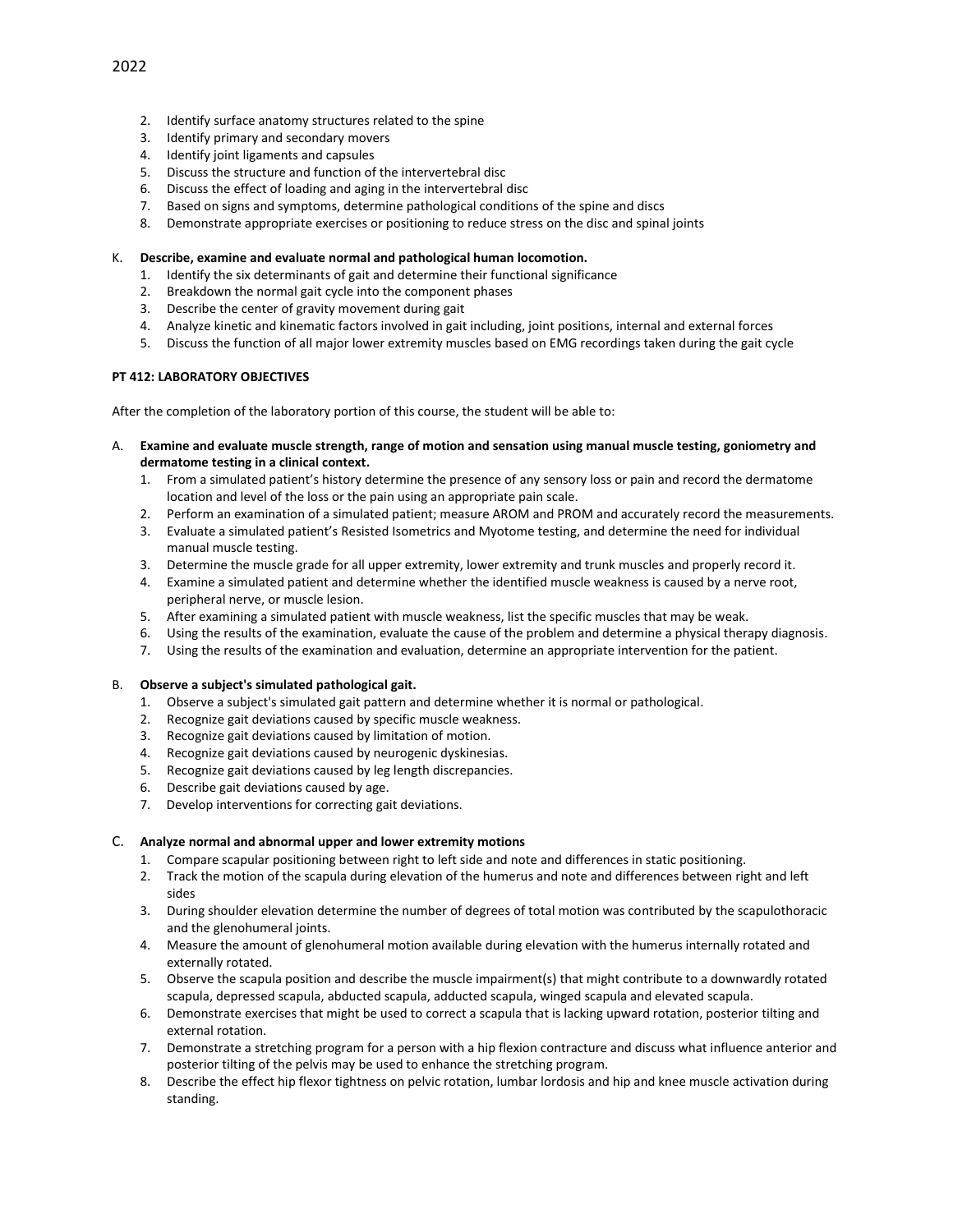- 9. Describe the biomechanical strategy for strengthening the hip abductors in a patient who has excessive knee valgus during functional activities.
- 10. Demonstrate an open chain and closed chain stretch for the plantar fascia and heel cord.
- 11. Describe the differences in external torque on the knee during open chain and closed chain exercises such as a squat versus lifting an ankle weight in a seated position.
- 12. Analyze the concurrent movements of the hip, knee and ankle during a jumping motion from a squatting position and describe how the combination of motions affect the length tension relationships of the muscles involved.
- 13. Demonstrate the relationship between tibial motion and subtalar motion during a closed chain activity.
- 14. Compare and contrast muscle activity around the hip, knee and ankle during normal relaxed standing and in the presence of contractures at the hip, knee or ankle.

### **CURRICULUM PRACTICE MODEL**

The above objectives contribute to the Curriculum Practice Model components of Patient/Client Management (all subcomponents of direct patient/client care) primarily with secondary emphasis in Professional Practice (communication and education).

### **Outline of Content (Syllabus):**

## **DATE**

| $\sim$          |              |                                                 |                                             |  |  |
|-----------------|--------------|-------------------------------------------------|---------------------------------------------|--|--|
|                 |              | <b>LECTURE</b>                                  | <b>LABORATORY</b>                           |  |  |
| <b>JANUARY</b>  |              |                                                 |                                             |  |  |
| Τ               | 11           | Basic Concepts & Lever Systems                  | PT 413-Fitness Evaluation                   |  |  |
| Th              | 13           | Lever Systems                                   | Muscle Biomechanics - lecture               |  |  |
| T               | 18           | Hip Biomechanics                                | Levers - Group A/B                          |  |  |
| Th              | 20           | <b>Hip Biomechanics</b>                         | Levers - Group C/D                          |  |  |
| T.              | 25           | <b>Hip Biomechanics</b>                         | Hip Case - Group A/B                        |  |  |
| Th              | 27           | Knee Biomechanics                               | Hip Case - Group C/D                        |  |  |
| <b>FEBRUARY</b> |              |                                                 |                                             |  |  |
| т               | 1            | Knee Biomechanics                               | Knee Case - Group A/B                       |  |  |
| T <sub>h</sub>  | 3            | No lecture                                      | Knee Case - Group C/D                       |  |  |
| М               |              | 7 (1-2 pm) Knee Biomechanics E221               |                                             |  |  |
| T.              | 8            | Ankle/Foot Biomechanics                         | Ankle Case – Group A/B                      |  |  |
| Th              | 10           | Ankle/Foot Biomechanics                         | Ankle Case - Group C/D                      |  |  |
| T.              | 15           | PT 412 WRITTEN EXAMINATION - LOWER EXTREMITY    |                                             |  |  |
| <b>Th</b>       | 17           | PT 412 PRACTICAL EXAMINATION - LOWER EXTREMITY  |                                             |  |  |
| T               | 22           | <b>Shoulder Biomechanics</b>                    | Shoulder Case - Group A/B                   |  |  |
| Th              | 24           | <b>Shoulder Biomechanics</b>                    | Shoulder Case - Group C/D                   |  |  |
| <b>MARCH</b>    |              |                                                 |                                             |  |  |
| T               | $\mathbf{1}$ | Shoulder Biomechanics                           | Shoulder Case – Group A/B                   |  |  |
| Th              | 3            | <b>Elbow Biomechanics</b>                       | Shoulder Case - Group C/D                   |  |  |
| T.              | 8            | <b>Wrist Biomechanics</b>                       | Lower Arm Case - Group A/B                  |  |  |
| Th              | 10           | <b>Hand Biomechanics</b>                        | Lower Arm Case - Group C/D                  |  |  |
| M-F             | 14-18        | <b>Spring Break</b>                             |                                             |  |  |
| T.              | 22           | <b>Hand Biomechanics</b>                        | Split lab: Group A/B 10-11; Group C/D 11-12 |  |  |
| Th              | 24           | PT 412 WRITTEN EXAMINATION - UPPER EXTREMITY    |                                             |  |  |
| T.              | 29           | PT 412: PRACTICAL EXAMINATION - UPPER EXTREMITY |                                             |  |  |
| Th              | 31           | Spine                                           | Split lab: Group A/B 10-11; Group C/D 11-12 |  |  |
| <b>APRIL</b>    |              |                                                 |                                             |  |  |
|                 |              |                                                 |                                             |  |  |

| ALNIL |    |                                               |                       |  |  |  |  |
|-------|----|-----------------------------------------------|-----------------------|--|--|--|--|
|       |    | Spine                                         | Spine Lab - Group A/B |  |  |  |  |
| Th    |    | Spine & Pelvis                                | Spine Lab - Group C/D |  |  |  |  |
| T.    | 12 | <b>WRITTEN EXAMINATION SPINE &amp; PELVIS</b> |                       |  |  |  |  |
| Th    | 14 | Normal Gait                                   | Normal Gait - Lab     |  |  |  |  |
|       | 19 | Normal Gait                                   | Normal Gait - Lab     |  |  |  |  |
|       | 21 | Normal Gait                                   | Normal Gait - Lab     |  |  |  |  |
|       |    |                                               |                       |  |  |  |  |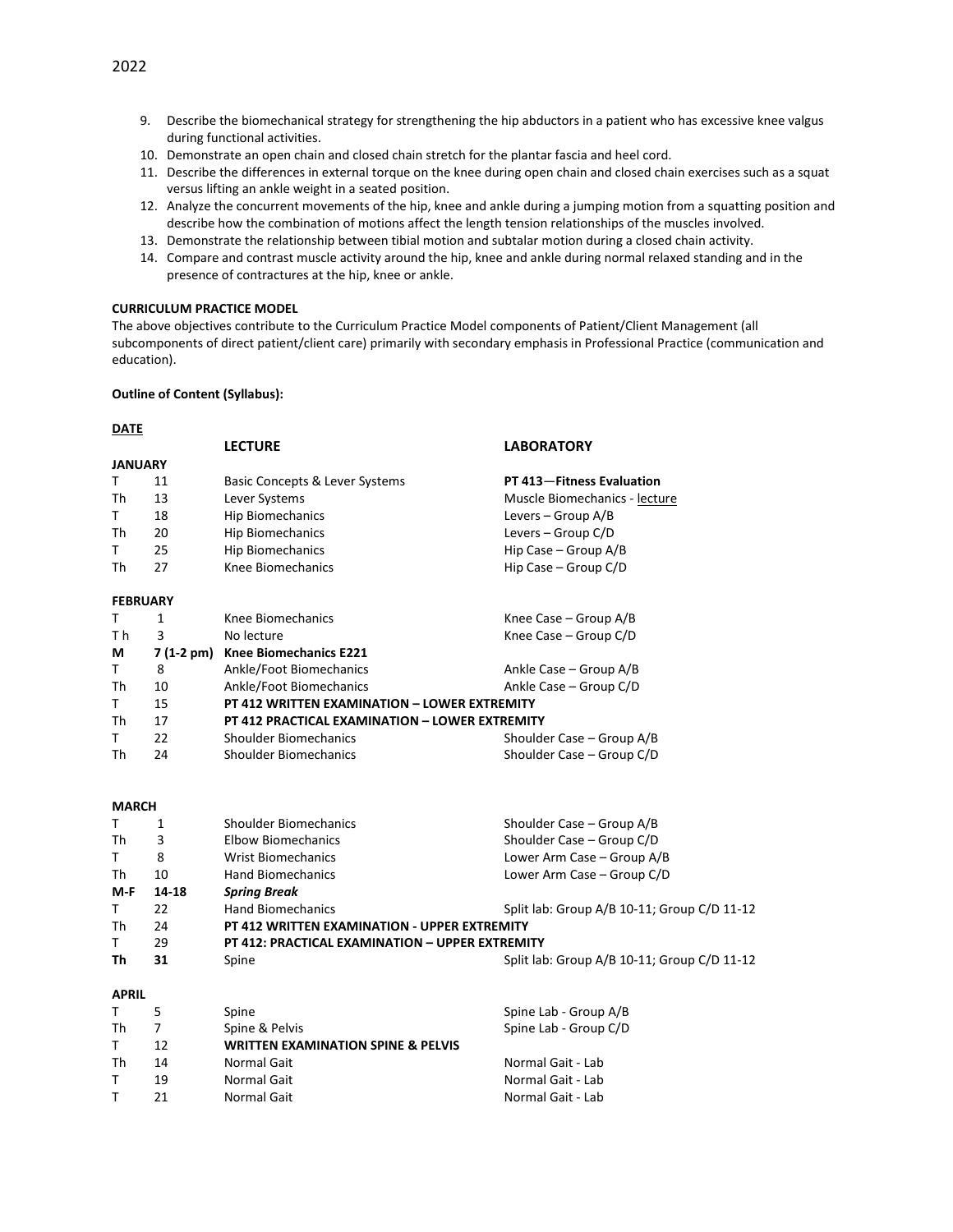| Th<br>T | 26<br>28                                    | Pathologic Gait<br>Pathological Gait                                                             | Pathologic Gait - Lab<br>Pathologic Gait - Lab |                                                                                           |
|---------|---------------------------------------------|--------------------------------------------------------------------------------------------------|------------------------------------------------|-------------------------------------------------------------------------------------------|
|         | May 2 thru 5                                | <b>Final Exam Week</b>                                                                           |                                                |                                                                                           |
| TBA     |                                             | <b>PT 412 FINAL EXAMINATION</b>                                                                  |                                                |                                                                                           |
|         | <b>GRADING COMPOSITION</b><br>Written exams | Upper extremity exam $-18%$<br>Lower extremity exam - 18%<br>Spine exam - 10%<br>Gait exam - 18% |                                                | $A - 90\% - 100\%$<br>$B - 80\% - 89.95\%$<br>$C - 76% - 79.95%$<br><76% - unsatisfactory |
|         | <b>Practical exams</b>                      | Quizzes (5-6) - 10%<br>Practical exam 1 - 13%                                                    |                                                |                                                                                           |

Practical exam 2 - 13%

An overall course grade of at least 76% and a minimum of 80% on each practical exam are required to successfully complete this course. A 76% score is passing for a lecture exam. Remediation is required for any written or practical exam score below 76% and 80%, respectively. Course grade will be determined by composite performance in written and practical exams. Unsatisfactory grades will be handled according to the guidelines set in the *Scholastic Standards and Professional Guidelines*.

#### **Attendance**

Attendance policy is in accordance with those listed in the *Scholastic Standards and Professional Guidelines*. Individual rescheduling of the taking of exams and the submission of assignments is at the discretion of the course coordinator. Students will be expected to don appropriate laboratory dress whenever this course is scheduled and in particular during laboratory practical exams.

#### **Academic Integrity**:

In accordance with the rules concerning scholastic dishonesty in the Code of Student Life (http://und.edu/code-of-student-life/) at the University of North Dakota, I affirm that I understand these rules and I agree to comply with them. I will **NOT**:

- a) receive any additional information or assistance for any exam/assignment other that what was provided during class or approved tutor sessions
- b) copy from another student's test/assignment
- c) collaborate with or seek aid from another student who may have previously taken the exam/completed the assignment
- d) knowingly use, buy, sell, steal, or solicit in whole or in part the contents of any exam/assignment
- e) bribe another person to obtain information about any exam/assignment

#### **Notice of Nondiscrimination**

It is the policy of the University of North Dakota that no person shall be discriminated against because of race, religion, age, color, gender, disability, national origin, creed, sexual orientation, gender identity, genetic information, marital status, veteran's status, or political belief or affiliation and the equal opportunity and access to facilities shall be available to all. Concerns regarding Title IX, Title VI, Title VII, ADA, and Section 504 may be addressed to Donna Smith, Director of Equal Employment Opportunity/Affirmative Action and Title IX Coordinator, 401 Twamley Hall,

701.777.4171, [und.affirmativeactionoffice@UND.edu](mailto:und.affirmativeactionoffice@UND.edu) or the Office for Civil Rights, U.S. Dept. of Education, 500 West Madison, Suite 1475, Chicago, IL 60611 or any other federal agency.

#### **Disability Access Statement**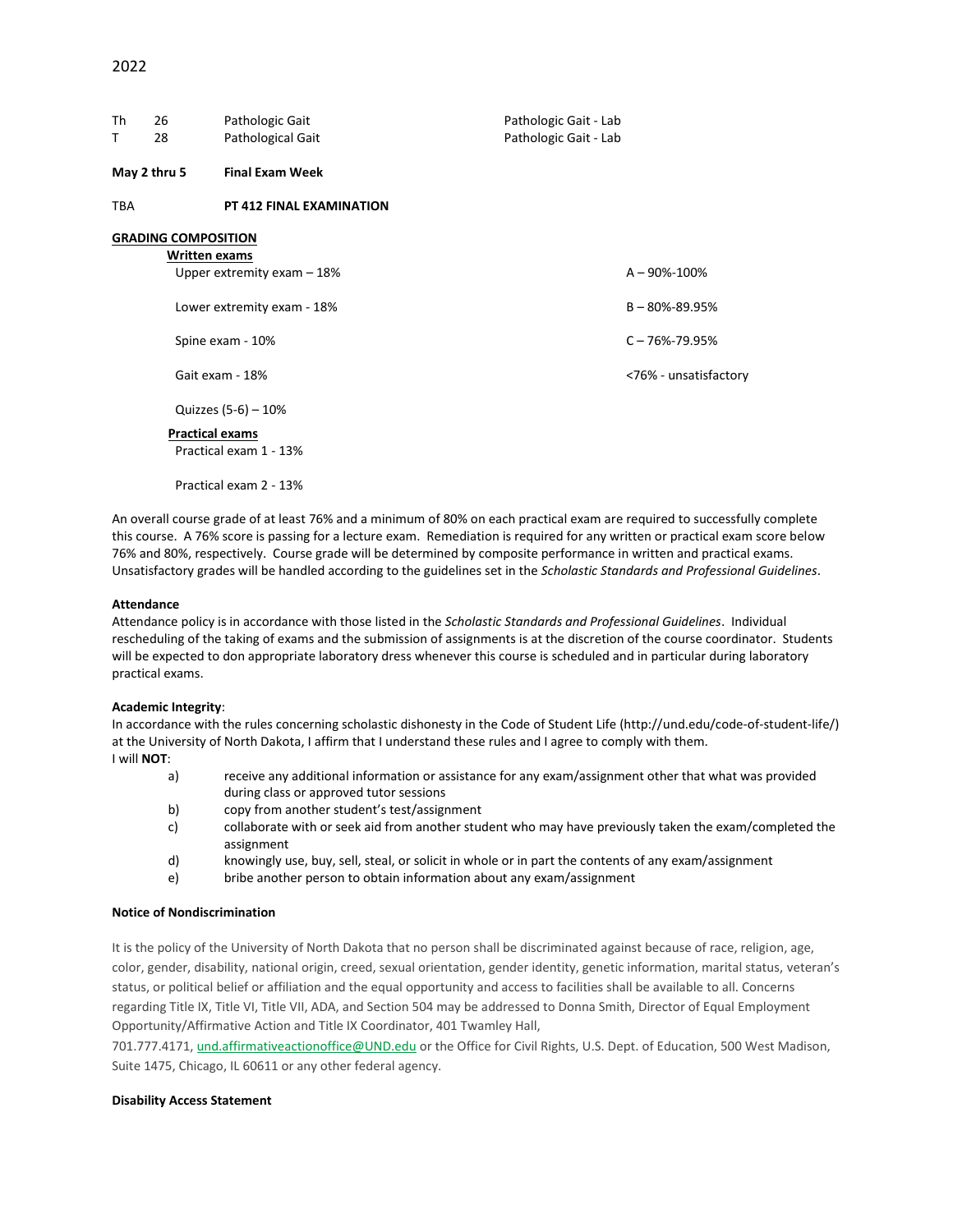# 2022

Contact me, Mark Romanick [\(mark.romanick@med.und.edu;](mailto:mark.romanick@med.und.edu) 777-3668), to request disability accommodations, discuss medical information, or plan for an [emergency evacuation.](http://und.edu/public-safety/public-safety/fire-safety.cfm) To get confidential guidance and support for disability accommodation requests, students are expected to register with DSS at [UND.edu/disability-services](http://und.edu/disability-services/index.cfm) 180 McCannel Hall, or 701.777.3425.

### **Reporting Sexual Violence**

If you or a friend has experienced sexual violence, such as sexual assault, domestic violence, dating violence or stalking, or sexbased harassment, please contact UND's Title IX Coordinator, Donna Smith, for assistance: 701.777.4171; [donna.smith@UND.edu](mailto:donna.smith@UND.edu) or go t[oUND.edu/affirmative-action/title-ix.](http://und.edu/affirmative-action/title-ix/index.cfm)

**Faculty Reporting Obligations Regarding Sexual Violence**

It is important for students to understand that faculty are required to share with UND's Title IX Coordinator any incidents of sexual violence they become aware of, even if those incidents occurred in the past or are disclosed as part of a class assignment. This does not mean an investigation will occur if the student does not want that, but it does allow UND to provide resources to help the student continue to be successful at UND. If you have been the victim of sexual violence, you can find information about confidential support services a[t UND.edu/affirmative-action/title-ix.](http://und.edu/affirmative-action/title-ix/index.cfm)